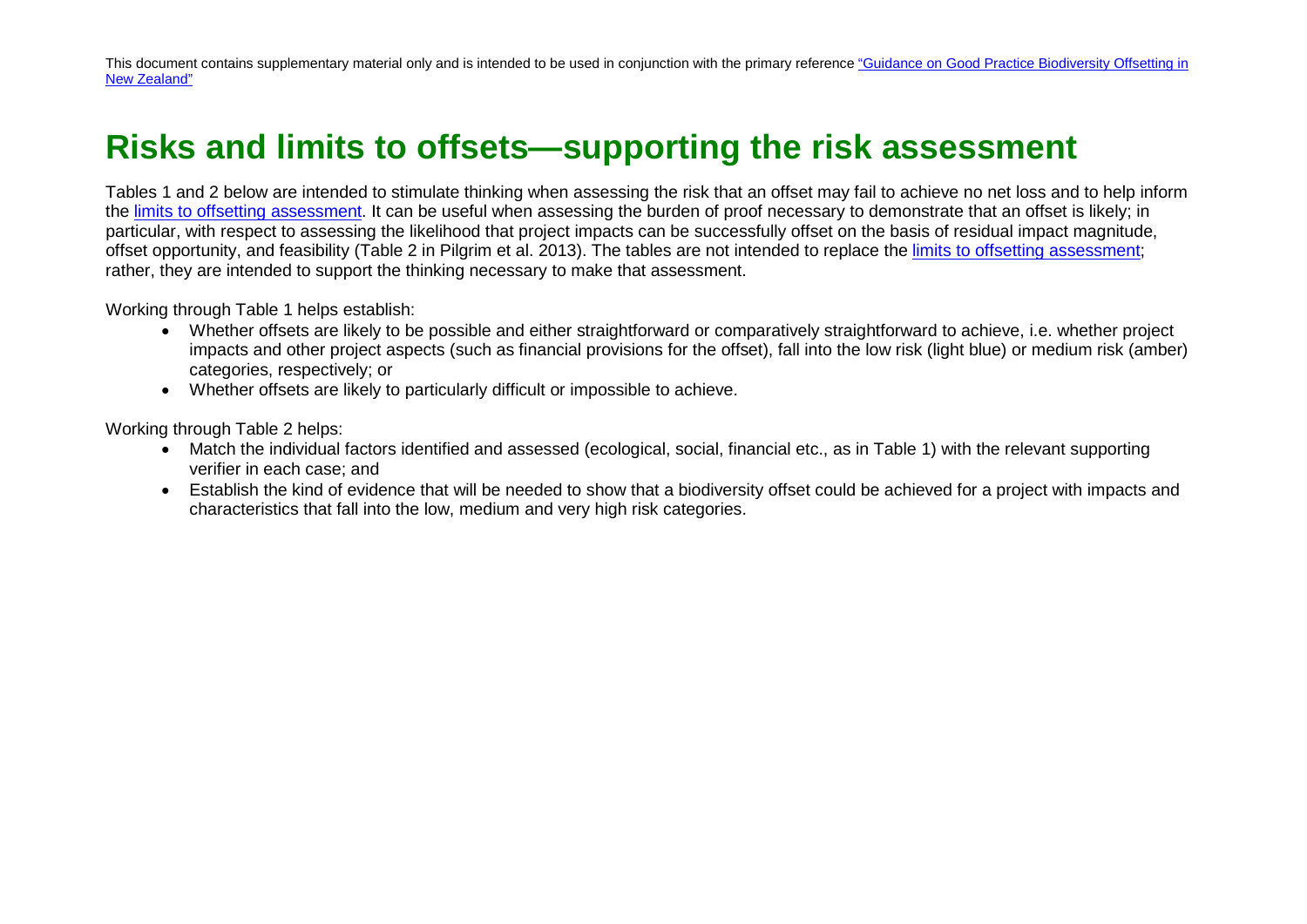Table 1: Factors for assessing the level of risk relating to the offsettability of project impacts.

*These factors are used for assessing the level of risk relating to the offsettability of project impacts on biodiversity components (e.g. species, habitats, communities, ecosystems, and/or ecological and evolutionary processes, and associated ecosystem services). The level of presumption should be determined by the most demanding of the factors. Note: where figures are provided, these are illustrative, not definitive.*

| <b>Risk that residual impacts</b><br>may be non-offsettable                   | <b>Offset may be achieved</b> when conditions (set out in Table 2) can be met.                       |                                                                    | Offset likely to be difficult and, in some<br>cases, impossible. There is a relatively high<br>risk that some impacts may be non-offsettable.<br>To limit that risk, a proposed offset would need<br>to transparently demonstrate an appropriate<br>level of burden of proof (Pilgrim et al. 2013). |
|-------------------------------------------------------------------------------|------------------------------------------------------------------------------------------------------|--------------------------------------------------------------------|-----------------------------------------------------------------------------------------------------------------------------------------------------------------------------------------------------------------------------------------------------------------------------------------------------|
|                                                                               | Low risk                                                                                             | <b>Medium risk</b><br>$\rightarrow$ High risk                      | Very high risk <b>Extremely high risk</b>                                                                                                                                                                                                                                                           |
| <b>Presumption against</b><br>offsetting                                      | Weak                                                                                                 | <b>Moderate</b>                                                    | $\rightarrow$ Extreme<br>Strong $-$                                                                                                                                                                                                                                                                 |
| <b>Ecological factors</b>                                                     |                                                                                                      |                                                                    |                                                                                                                                                                                                                                                                                                     |
| <b>Proportion of biodiversity</b><br>component affected by<br>project impacts | <b>Very low</b> (e.g. $< 0.1\%$ ) to <b>low</b> (e.g. $< 1\%$ ),<br>measured at an appropriate scale | Moderate to high (e.g. 1-10%), measured<br>at an appropriate scale | <b>High to very high</b> (e.g. $> 10\%$ ), measured at<br>an appropriate scale                                                                                                                                                                                                                      |

The proportion of affected biodiversity could be measured at the local, regional, national and/or global scale (extent). Specialist advice is generally needed to guide this process, including the selection of appropriate scale/s for the scenario. It is critical that the scale is ecologically meaningful and appropriate for the type of biodiversity affected—e.g. relates to its representation and persistence requirements. This is important, as a project's impacts may be predicted to affect a 'low' proportion of the 'global population' of a particular species, but when measured at a regional or national level, this proportion may be 'high' or 'very high', so that the likelihood of that species' regional or national persistence may be compromised.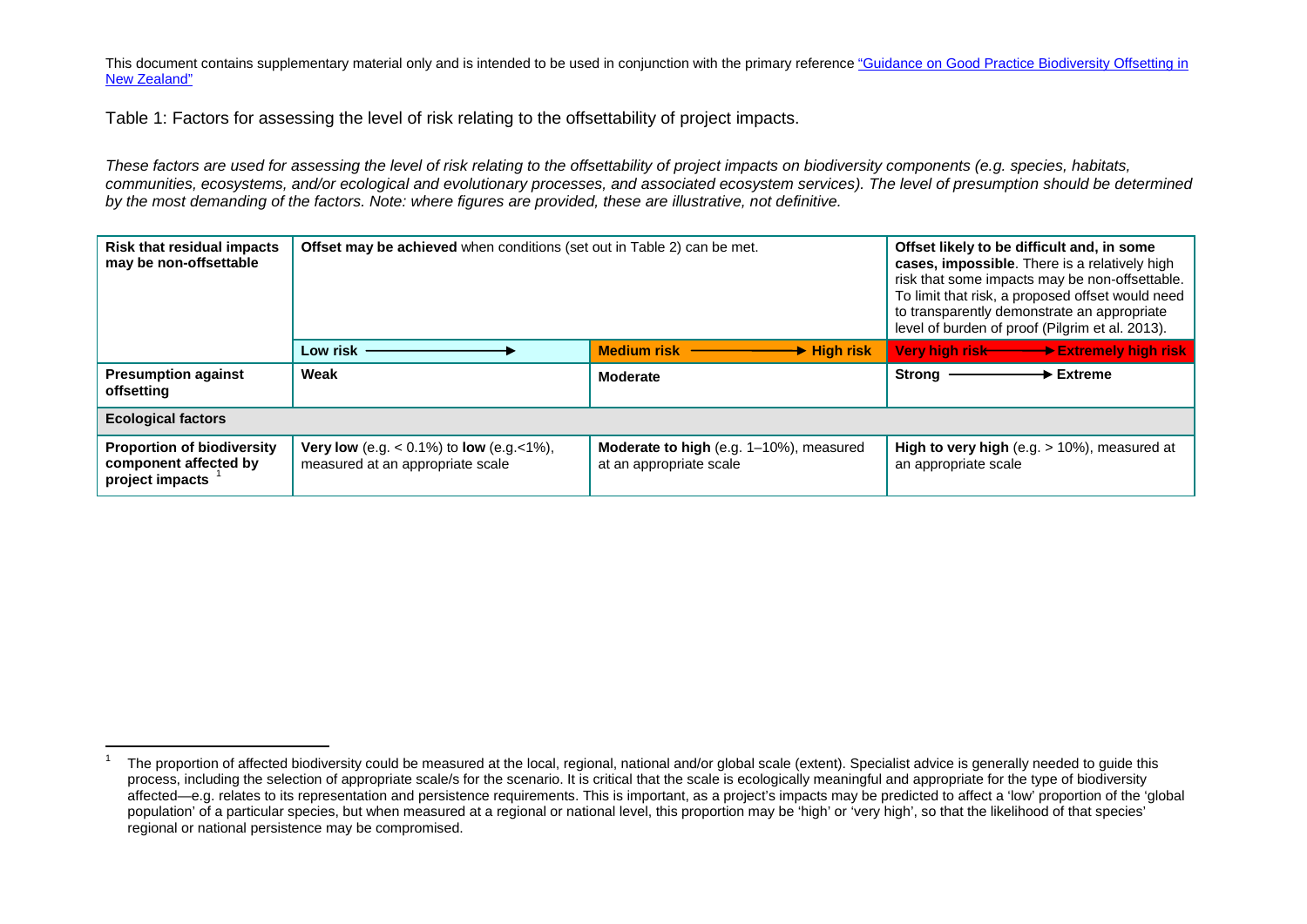|                                                                                                                   | Low risk .                                                                                                                                                                                                                                                                                                                                                                                                                                                                                 | Medium risk -<br>$\rightarrow$ High risk                                                                                                                                                                                                                                                                                                                                                                                              |                                                                                                                                                                                                                                                                                                                                                                                                                                                                                                                                                                                                                                    |
|-------------------------------------------------------------------------------------------------------------------|--------------------------------------------------------------------------------------------------------------------------------------------------------------------------------------------------------------------------------------------------------------------------------------------------------------------------------------------------------------------------------------------------------------------------------------------------------------------------------------------|---------------------------------------------------------------------------------------------------------------------------------------------------------------------------------------------------------------------------------------------------------------------------------------------------------------------------------------------------------------------------------------------------------------------------------------|------------------------------------------------------------------------------------------------------------------------------------------------------------------------------------------------------------------------------------------------------------------------------------------------------------------------------------------------------------------------------------------------------------------------------------------------------------------------------------------------------------------------------------------------------------------------------------------------------------------------------------|
| Irreplaceability of affected<br>biodiversity components<br>(at the development site and<br>beyond)                | Low to moderate:<br>Affected biodiversity is regionally ubiquitous,<br>well-represented on many sites. There are<br>plenty of viable options for conserving this<br>biodiversity elsewhere.<br>Examples could include:<br>• Areas of a regionally common vegetation<br>type or ecosystem, where parts of this are<br>degraded and effective restoration<br>techniques are available.                                                                                                       | Moderate to high:<br>Affected biodiversity is not commonplace but<br>there are still several adequate viable<br>options for conserving it elsewhere.<br>Examples could include:<br>• Areas functioning as a broad ecological<br>process corridor (spatially flexible) where<br>conservation goals can be met in various<br>places;<br>• Areas that provide ecosystem services for<br>which adequate substitutes can be<br>identified. | High:<br>Affected biodiversity is restricted to few sites or<br>populations, and/or is limited in extent so that<br>there are few or no viable offset site locations<br>outside the area affected by development.<br>Examples could include:<br>• Endemic/range-restricted species and/or<br>their habitats, rare/regionally unique<br>ecosystems;<br>• Areas providing ecosystem services that are<br>critical for the survival or resilience of local<br>communities or cultures.                                                                                                                                                |
| <b>Vulnerability of affected</b><br>biodiversity components<br>at the development site and<br>beyond <sup>2</sup> | Low to moderate:<br>• Few sites, populations or processes are<br>listed as, or known to be, threatened and<br>declining, or at risk of further degradation<br>or loss.<br>• Species, communities, ecosystems are<br>widespread, and/or they are well-<br>conserved in statutory protected areas, so<br>that their continued persistence in the<br>landscape is highly likely;<br>• There is at least some opportunity to add<br>conservation value elsewhere through a<br>proposed offset. | Moderate to high:<br>• Negative trends (regional, global) are<br>affecting biodiversity at the development<br>site and elsewhere, so that a significant<br>proportion of sites, populations or<br>processes are under threat of further loss<br>or degradation.                                                                                                                                                                       | High: <sup>3</sup><br>• Little remains of the affected biodiversity<br>(e.g. less than 10-30% remains), and/or a<br>high proportion of what remains is<br>threatened with further loss and/or additional<br>degradation. In extreme cases (highly<br>vulnerable biodiversity), there is a high risk<br>of extinction within the next 50-100 years.<br>Examples include:<br><b>Endangered or Critically Endangered</b><br>$\circ$<br>species and/or their habitats;<br>A heavily transformed ecosystem reduced<br>$\Omega$<br>to a fraction (e.g. $<$ 10-30%) of its original<br>extent (thus Endangered/Critically<br>Endangered). |
| <b>Condition of affected</b><br>biodiversity at the<br>development site                                           | Low to moderate:<br>• Biodiversity at the development site is<br>reduced or degraded.<br>• There are many viable opportunities to add<br>value through an offset.                                                                                                                                                                                                                                                                                                                          | Moderate to high:<br>• Biodiversity at the development site is in<br>moderate condition.<br>• There are several viable opportunities to<br>add value through an offset.                                                                                                                                                                                                                                                               | High:<br>• Biodiversity is in good to very good condition<br>(e.g. in a near pristine state).<br>• There are few or no opportunities to add<br>value through an offset elsewhere.                                                                                                                                                                                                                                                                                                                                                                                                                                                  |

<sup>&</sup>lt;sup>2</sup> Vulnerability here refers to specific biodiversity components in their broader context, rather than just at the development site, as components at the site are highly vulnerable.<br><sup>3</sup> Moderate to high vulnerability doe to halt or reverse the decline.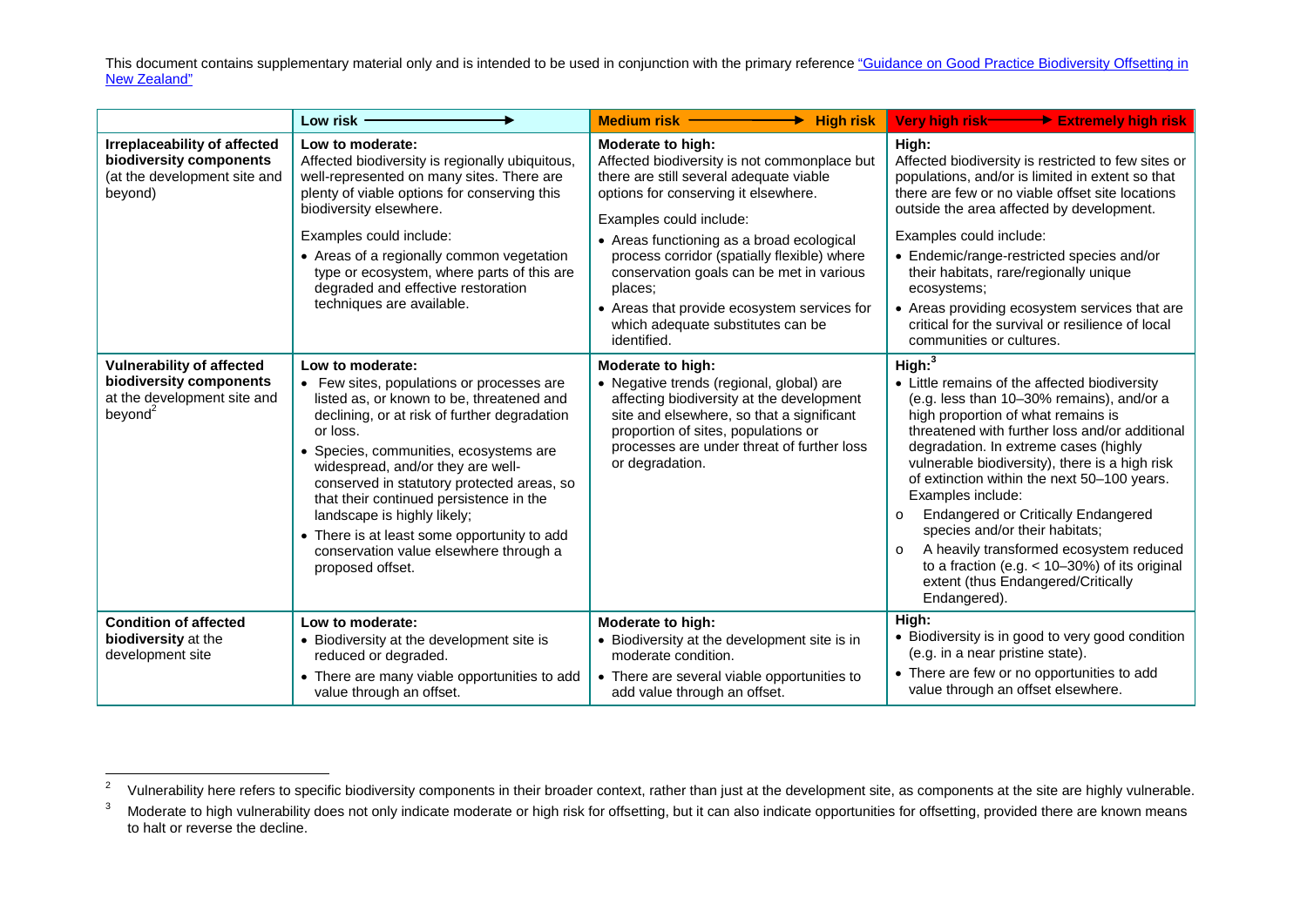|                                                                                                                                                              | Low risk                                                                                                                                                                                                                                                                                                                                                                                                                                                                                                                                                                                                                                                                                                                                                               | <b>High risk</b><br>Medium risk ————                                                                                                                                                                                                                                                                                                                                                                                                                                                                | Very high risk- <b>The Deville Property Service Contracts</b>                                                                                                                                                                                                                                                                                                                                                                             |
|--------------------------------------------------------------------------------------------------------------------------------------------------------------|------------------------------------------------------------------------------------------------------------------------------------------------------------------------------------------------------------------------------------------------------------------------------------------------------------------------------------------------------------------------------------------------------------------------------------------------------------------------------------------------------------------------------------------------------------------------------------------------------------------------------------------------------------------------------------------------------------------------------------------------------------------------|-----------------------------------------------------------------------------------------------------------------------------------------------------------------------------------------------------------------------------------------------------------------------------------------------------------------------------------------------------------------------------------------------------------------------------------------------------------------------------------------------------|-------------------------------------------------------------------------------------------------------------------------------------------------------------------------------------------------------------------------------------------------------------------------------------------------------------------------------------------------------------------------------------------------------------------------------------------|
| <b>Examples of commonly</b><br>used and quite broad<br>'classifications' of<br>biodiversity to illustrate how<br>these could fit into the risk<br>categories | 1. IFC Performance Standard 6<br>categories <sup>4</sup><br>• Some 'Modified' and some 'Natural habitat'<br>associated with low risk for offsetting.<br>2. IUCN Red List-type categories <sup>5</sup><br>• Species or ecosystems in 'Least concern'<br>or 'Least threatened' categories<br>• Some 'Near threatened' species<br>3. NZ Threat Classification system threat<br>category <sup>®</sup><br>• Not Threatened,<br>Introduced and Naturalised,<br>or assess on species basis for<br>Non-resident Native-Coloniser,<br>Non-resident Native-Migrant or<br>Non-resident Native-Vagrant<br>N.B.: For impacts on biodiversity at the very<br>lowest end of this category, an offset may<br>not be justified or necessary, especially if<br>impacts are very limited. | 1. IFC Performance Standard 6 categories<br>• Some 'Natural habitat'.<br>2. IUCN Red List-type categories<br>• Species or ecosystems in 'Vulnerable'<br>category, some species in the 'Near<br>threatened' category<br>3. NZ Threat Classification system threat<br>category<br>• Moderate risk:<br>At Risk-Naturally Uncommon,<br>At Risk-Recovering<br>$\bullet$ High risk:<br>At Risk-Declining,<br>At Risk-Relict,<br>Data Deficient (assign to threat level or<br>use precautionary principle) | 1. IFC Performance Standard 6 categories<br>• Most 'Critical habitat', some 'Natural habitat'<br>2. IUCN Red List-type categories<br>• Species or ecosystems in 'Endangered' or<br>'Critically endangered' categories.<br>3. NZ Threat Classification system threat<br>category<br>• Very high risk:<br>Threatened-Nationally Vulnerable<br>• Extremely high risk:<br>Threatened-Nationally Critical,<br>Threatened-Nationally Endangered |

<sup>&</sup>lt;sup>4</sup> The IFC Performance Standard 6 Guidance Notes (2012) states there is no 'prescriptive set of metrics' for determining whether an area would be classified as modified or natural habitat, but that this will vary from place to place, and needs to be based on credible scientific analysis and best available information, as assessed by competent specialists. See

http://www.ifc.org/wps/wcm/connect/Topics\_Ext\_Content/IFC\_External\_Corporate\_Site/IFC+Sustainability/Sustainability+Framework/Sustainability+Framework-[+2012/Performance+Standards+and+Guidance+Notes+2012/](http://www.ifc.org/wps/wcm/connect/Topics_Ext_Content/IFC_External_Corporate_Site/IFC+Sustainability/Sustainability+Framework/Sustainability+Framework+-+2012/Performance+Standards+and+Guidance+Notes+2012/)

<sup>&</sup>lt;sup>5</sup> This depends on the scale of assessment, as some species/ecosystems that are near-threatened or vulnerable at the global level may be endangered or critically endangered at the national or regional level (which is the appropriate scale in this case). Se[e http://www.iucnredlist.org/technical-documents/categories-and-criteria/2001](http://www.iucnredlist.org/technical-documents/categories-and-criteria/2001-categories-criteria) [categories-criteria](http://www.iucnredlist.org/technical-documents/categories-and-criteria/2001-categories-criteria)

<sup>&</sup>lt;sup>6</sup> Refer to [Limits to Offsets supporting data](http://www.doc.govt.nz/documents/our-work/biodiversity-offsets/limits-to-offsetting-in-New%20Zealand.pdf) for more details.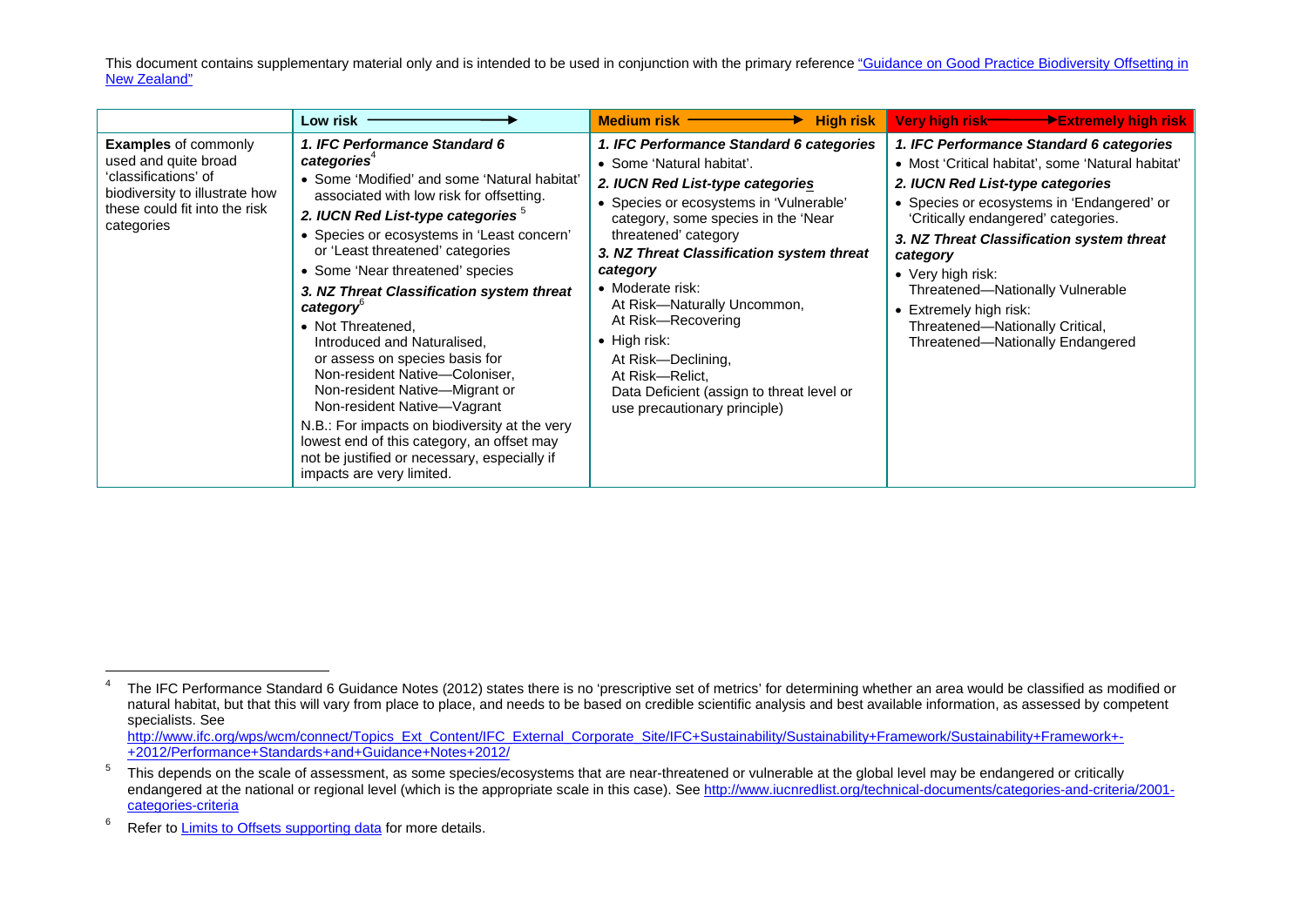|                                                                                      | Low risk                                                                                                                                                                                                                                                  | Medium risk $-$<br><b>High risk</b>                                                                                                                                                                                                                                                                                                                                                                                                                                                                                                                                                                                                                                                                                                   | Very high risk Extremely high risk                                                                                                                                                                                                                                                                                                                                                                                                                                                                                                                                    |
|--------------------------------------------------------------------------------------|-----------------------------------------------------------------------------------------------------------------------------------------------------------------------------------------------------------------------------------------------------------|---------------------------------------------------------------------------------------------------------------------------------------------------------------------------------------------------------------------------------------------------------------------------------------------------------------------------------------------------------------------------------------------------------------------------------------------------------------------------------------------------------------------------------------------------------------------------------------------------------------------------------------------------------------------------------------------------------------------------------------|-----------------------------------------------------------------------------------------------------------------------------------------------------------------------------------------------------------------------------------------------------------------------------------------------------------------------------------------------------------------------------------------------------------------------------------------------------------------------------------------------------------------------------------------------------------------------|
| <b>Examples</b> of quite broad<br>'classifications' of habitat or<br>ecosystem types | 1. IFC categories <sup>7</sup> :<br>• Modified habitat<br>2. NZ Threatened Environments<br>Classification: 8<br>• Less reduced and better protected<br>3. NZ PNAP, SSBI or ABI classification:<br>• Low risk—any sites not included in the<br>PNAP report | 1. IFC categories:<br>• Natural habitat<br>• Concentrations of VULNERABLE species<br>• Areas of primary/old-growth/pristine forests<br>or other areas with especially high levels of<br>species diversity<br>• Climate change refuges<br>• Support key<br>• Landscape and ecological processes<br>• Habitat necessary for the survival of<br>keystone species<br>• Areas of high scientific value<br>2. NZ Threatened Environments<br><b>Classification:</b><br>• Medium risk: Underprotected<br>• High risk: At Risk, Critically<br>Underprotected<br>3. NZ PNAP, SSBI or ABI classification:<br>• Medium risk-Any sites considered to be<br>of local importance<br>• High risk-any sites considered to be of<br>Regional Importance | 1. IFC categories:<br>• Critical habitat<br>• Areas required as refuges or for the<br>reintroduction of CRITICALLY<br>ENDANGERED and ENDANGERED<br>species, or climate change refuges for these<br>species<br>2. NZ Threatened Environments<br><b>Classification:</b><br>• Very high risk: Chronically Threatened<br>• Extremely high risk: Acutely Threatened<br>3. NZ PNAP, SSBI or ABI classification:<br>• Very high risk-any sites considered to be of<br>national importance<br>• Extremely high risk-any sites considered to<br>be of International importance |

 $7$  This is a very rough summary. The gradations between categories are more refined than indicated in this table. Refer to IFC Performance Standard 6 Guidance Notes (2012) which note that there is no 'prescriptive set of metrics' for determining whether an area would be classified as modified or natural habitat, but that this will vary from place to place, and needs to be based on credible scientific analysis and best available information, as assessed by competent specialists. See [http://www.ifc.org/wps/wcm/connect/Topics\\_Ext\\_Content/IFC\\_External\\_Corporate\\_Site/IFC+Sustainability/Sustainability+Framework/Sustainability+Framework+-](http://www.ifc.org/wps/wcm/connect/Topics_Ext_Content/IFC_External_Corporate_Site/IFC+Sustainability/Sustainability+Framework/Sustainability+Framework+-+2012/Performance+Standards+and+Guidance+Notes+2012/) [+2012/Performance+Standards+and+Guidance+Notes+2012/](http://www.ifc.org/wps/wcm/connect/Topics_Ext_Content/IFC_External_Corporate_Site/IFC+Sustainability/Sustainability+Framework/Sustainability+Framework+-+2012/Performance+Standards+and+Guidance+Notes+2012/)

 $8$  Note, this is a guide only and also depends on the size of the area and the values within that area.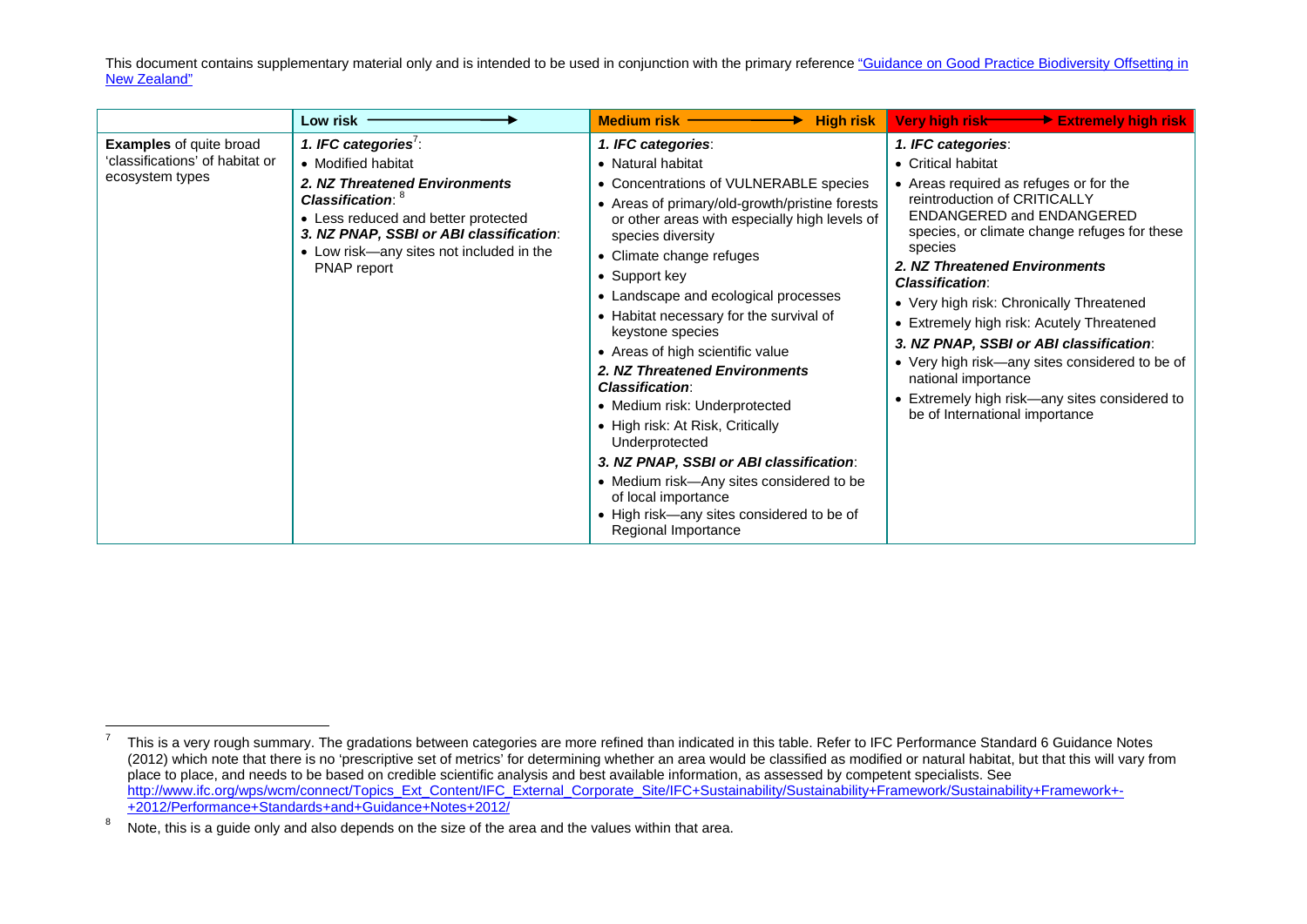|                                                                                                                                                                             | Low risk                                                                                                                                                                                                                                                                                                                                                                                                                                                                                                                                                                                                                                                                                                                                                     | Medium risk -<br><b>High risk</b>                                                                                                                                                                                                                                                                                                                                                                                                                                                                                                                                                                                                                                                                                                                                                                                                                               | Very high risk <b>Extremely high risk</b>                                                                                                                                                                                                                                                                                                                                                                                                                                                                                                                                                                                                                                                                                                                                                                                                                                                                                                         |
|-----------------------------------------------------------------------------------------------------------------------------------------------------------------------------|--------------------------------------------------------------------------------------------------------------------------------------------------------------------------------------------------------------------------------------------------------------------------------------------------------------------------------------------------------------------------------------------------------------------------------------------------------------------------------------------------------------------------------------------------------------------------------------------------------------------------------------------------------------------------------------------------------------------------------------------------------------|-----------------------------------------------------------------------------------------------------------------------------------------------------------------------------------------------------------------------------------------------------------------------------------------------------------------------------------------------------------------------------------------------------------------------------------------------------------------------------------------------------------------------------------------------------------------------------------------------------------------------------------------------------------------------------------------------------------------------------------------------------------------------------------------------------------------------------------------------------------------|---------------------------------------------------------------------------------------------------------------------------------------------------------------------------------------------------------------------------------------------------------------------------------------------------------------------------------------------------------------------------------------------------------------------------------------------------------------------------------------------------------------------------------------------------------------------------------------------------------------------------------------------------------------------------------------------------------------------------------------------------------------------------------------------------------------------------------------------------------------------------------------------------------------------------------------------------|
| <b>Opportunity for adding</b><br>sufficient and additional<br>conservation value through<br>an offset (either through<br>positive management or<br>averted loss mechanisms) | • There is abundant opportunity to add value<br>through a proposed offset involving<br>restoration (shown to be feasible and<br>successful), or averted risk interventions;<br>• Predicted residual impact is negligible in<br>relation to the range of normal inter-annual<br>variability, and/or<br>• Biodiversity is easy to restore, and/or the<br>same biodiversity regenerates<br>spontaneously;<br>• Abundant source populations of species<br>are available;<br>• Temporal delays between impacts on<br>biodiversity and offset delivery can be<br>accommodated;<br>• There is plenty of opportunity for protecting<br>biodiversity of like or higher conservation<br>value through averted loss offsets;<br>• Additionality of outcomes is assured. | • There is a range of opportunities to add<br>conservation value through a proposed<br>offset involving restoration or<br>enhancement methods known to be<br>feasible/successful, and/or through averted<br>risk interventions;<br>• Biodiversity can be restored, but the cost<br>may be very high, or techniques have had<br>very mixed success, and/or<br>• Residual impact will not affect population<br>sizes or ecosystem extent or condition<br>beyond the range of inter-annual<br>variability;<br>• Some source populations of species are<br>available, and/or<br>• Temporal delays between impacts on<br>biodiversity and offset delivery may be<br>possible to accommodate, and/or<br>• There are few opportunities for securing<br>biodiversity through averted loss offset<br>mechanisms, and/or<br>• Additionality uncertain/needs to be proven. | • Little or no demonstrable opportunity to add<br>conservation value through a proposed<br>offset:<br>• Predicted residual impact is such that the<br>proportion of affected biodiversity remaining<br>post-impact may be non-viable or at high<br>risk of irreversible loss, and/or<br>• Predicted residual impact exceeds normal<br>inter-annual variation in population size or<br>ecosystem extent, and/or condition, and/or<br>• No known restoration or enhancement<br>techniques exist or have been effective;<br>and/or<br>• No source populations are available, and/or<br>• Temporal delays between impacts and offset<br>delivery may result in the extinction of<br>biodiversity components, and/or<br>• Background rates of loss for affected<br>biodiversity are low, and there is no or little<br>opportunity for protecting biodiversity<br>through an averted loss offset;<br>• Additionality cannot be achieved, or<br>assured. |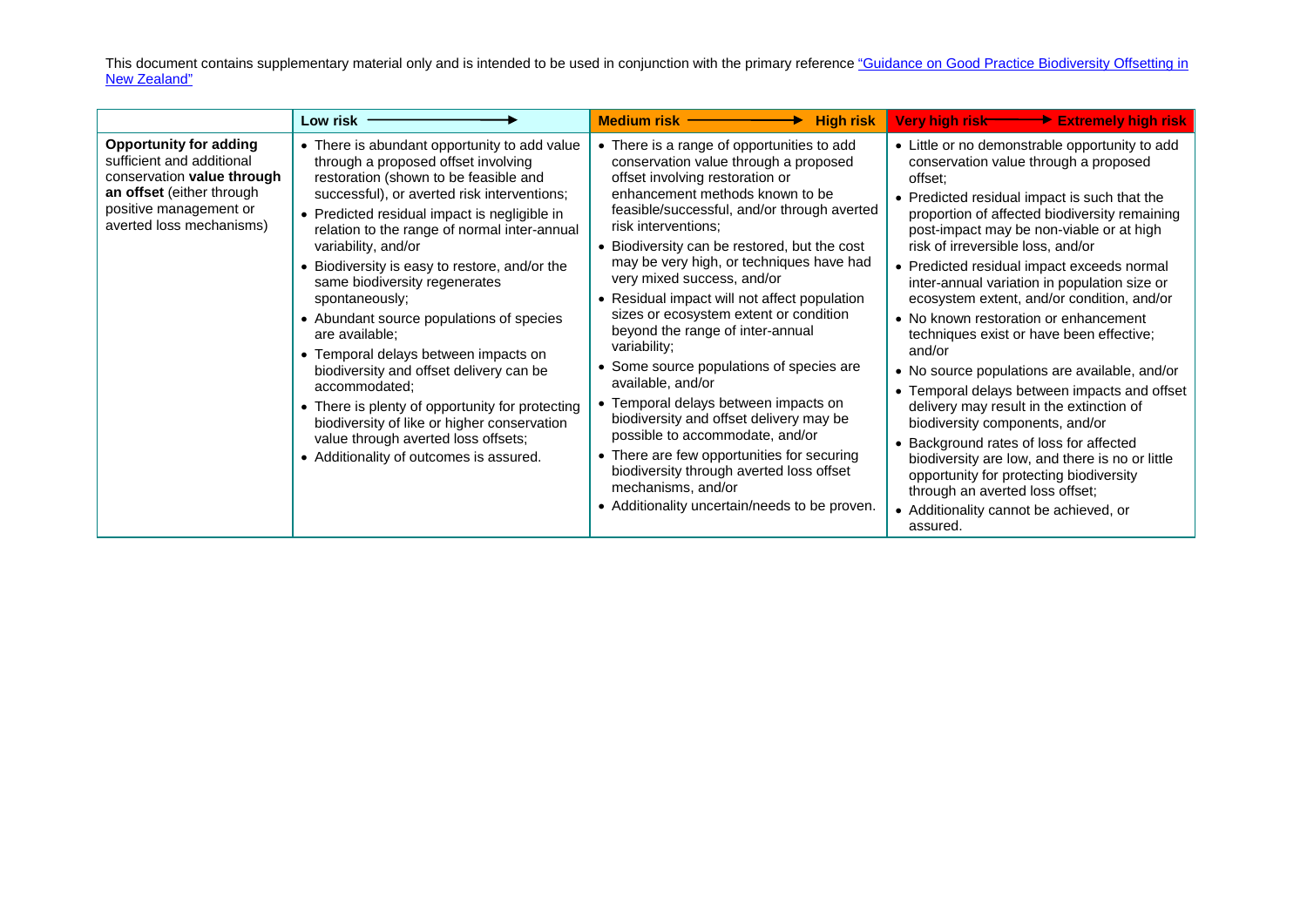|                                                                                             | Low risk                                                                                                                                                                                                                                                                                                                                                                                                                                                                                                    | Medium risk -<br>$\rightarrow$ High risk                                                                                                                                                                                                                                                                                                                                                                          | Very high risk ––––––→Extremely high risk                                                                                                                                                                                                                                                                                                                                                                                                                                                                                                                                                                                                            |  |
|---------------------------------------------------------------------------------------------|-------------------------------------------------------------------------------------------------------------------------------------------------------------------------------------------------------------------------------------------------------------------------------------------------------------------------------------------------------------------------------------------------------------------------------------------------------------------------------------------------------------|-------------------------------------------------------------------------------------------------------------------------------------------------------------------------------------------------------------------------------------------------------------------------------------------------------------------------------------------------------------------------------------------------------------------|------------------------------------------------------------------------------------------------------------------------------------------------------------------------------------------------------------------------------------------------------------------------------------------------------------------------------------------------------------------------------------------------------------------------------------------------------------------------------------------------------------------------------------------------------------------------------------------------------------------------------------------------------|--|
| <b>OTHER FACTORS</b>                                                                        |                                                                                                                                                                                                                                                                                                                                                                                                                                                                                                             |                                                                                                                                                                                                                                                                                                                                                                                                                   |                                                                                                                                                                                                                                                                                                                                                                                                                                                                                                                                                                                                                                                      |  |
| Socio-cultural considerations                                                               |                                                                                                                                                                                                                                                                                                                                                                                                                                                                                                             |                                                                                                                                                                                                                                                                                                                                                                                                                   |                                                                                                                                                                                                                                                                                                                                                                                                                                                                                                                                                                                                                                                      |  |
| Dependence on those<br>ecosystem services<br>underpinned by the<br>biodiversity in question | • Affected people have low levels of<br>dependence on the ecosystem goods and<br>services underpinned by the biodiversity in<br>question; and/or many alternatives are<br>available to them and this has been<br>demonstrated through a transparent and<br>participatory process of stakeholder<br>engagement.<br>• Access to these ecosystem services is not<br>a critical factor determining livelihoods of<br>affected communities.<br>• There is plenty of opportunity to<br>compensate for the losses. | • The level of affected people's dependence<br>on the ecosystem goods and services<br>varies.<br>• There is some (but possibly uncertain)<br>opportunity for adequately compensating<br>people for the losses in ecosystem goods<br>and services                                                                                                                                                                  | • The level of affected people's dependence<br>on ecosystem goods and services<br>underpinned by the biodiversity in question<br>is very high (e.g. a local community relies on<br>these services to meet their basic and<br>fundamental needs).<br>• The biodiversity in question is of very high<br>social or cultural significance to local<br>communities.<br>• There is no or very little opportunity for<br>adequately compensating losses.<br>• The ecosystem services which would be lost<br>or degraded cannot (easily) be substituted<br>and/or alternatives are inaccessible,<br>unaffordable or unacceptable to affected<br>communities. |  |
| Level of stakeholder<br>support                                                             | • Affected stakeholders support the<br>development and the proposed offset.                                                                                                                                                                                                                                                                                                                                                                                                                                 | • Affected stakeholders are indifferent or<br>divided in their support for the<br>development and offset, but their support<br>can be gained through demonstrating<br>meaningful benefits.                                                                                                                                                                                                                        | • Affected stakeholders are opposed to the<br>proposed offset.                                                                                                                                                                                                                                                                                                                                                                                                                                                                                                                                                                                       |  |
| Legal, financial, institutional considerations                                              |                                                                                                                                                                                                                                                                                                                                                                                                                                                                                                             |                                                                                                                                                                                                                                                                                                                                                                                                                   |                                                                                                                                                                                                                                                                                                                                                                                                                                                                                                                                                                                                                                                      |  |
| <b>Availability of offset sites</b><br>to achieve additional<br>conservation outcomes       | • Sites for delivering the offset are readily<br>identifiable and available (i.e. willing<br>landowner/resource owners).                                                                                                                                                                                                                                                                                                                                                                                    | • Offset sites where the persistence of<br>affected biodiversity can be readily<br>identified, but their availability is uncertain<br>or doubtful.                                                                                                                                                                                                                                                                | • No or very few feasible offset sites can be<br>identified (beyond the area potentially<br>impacted) or secured for a NO NET LOSS<br>outcome.                                                                                                                                                                                                                                                                                                                                                                                                                                                                                                       |  |
| Legal mechanisms and<br>land tenure for securing<br>offsets                                 | • Legal mechanisms for securing<br>conservation land (and, in this case,<br>biodiversity offsets) in the long term are<br>available, and they are tried and tested<br>and straightforward.<br>• A variety of effective conservation and<br>management mechanisms is in use to<br>protect priority biodiversity areas on land<br>under different types of ownership.                                                                                                                                         | • Legal mechanisms for securing<br>conservation land in the long term are<br>available, but they require testing and/or<br>adaptation to be effective for biodiversity<br>offsets.<br>• Legal mechanisms allow the right to some<br>types of development (e.g. mining) to take<br>precedence over any other land use/rights,<br>and the land to be protected may be at<br>some risk of being developed in future. | • The legal mechanisms (e.g. the property<br>rights regime) do not provide suitable<br>options for maintaining the long-term<br>security of offsets.<br>• Alternative means for protecting land lack<br>stakeholder support.<br>• Legal mechanisms allow the right to some<br>types of development to take precedence<br>over any other land use/rights, and the land<br>to be protected is in an area with<br>development potential (e.g. mining, within<br>urban edge, etc.)                                                                                                                                                                       |  |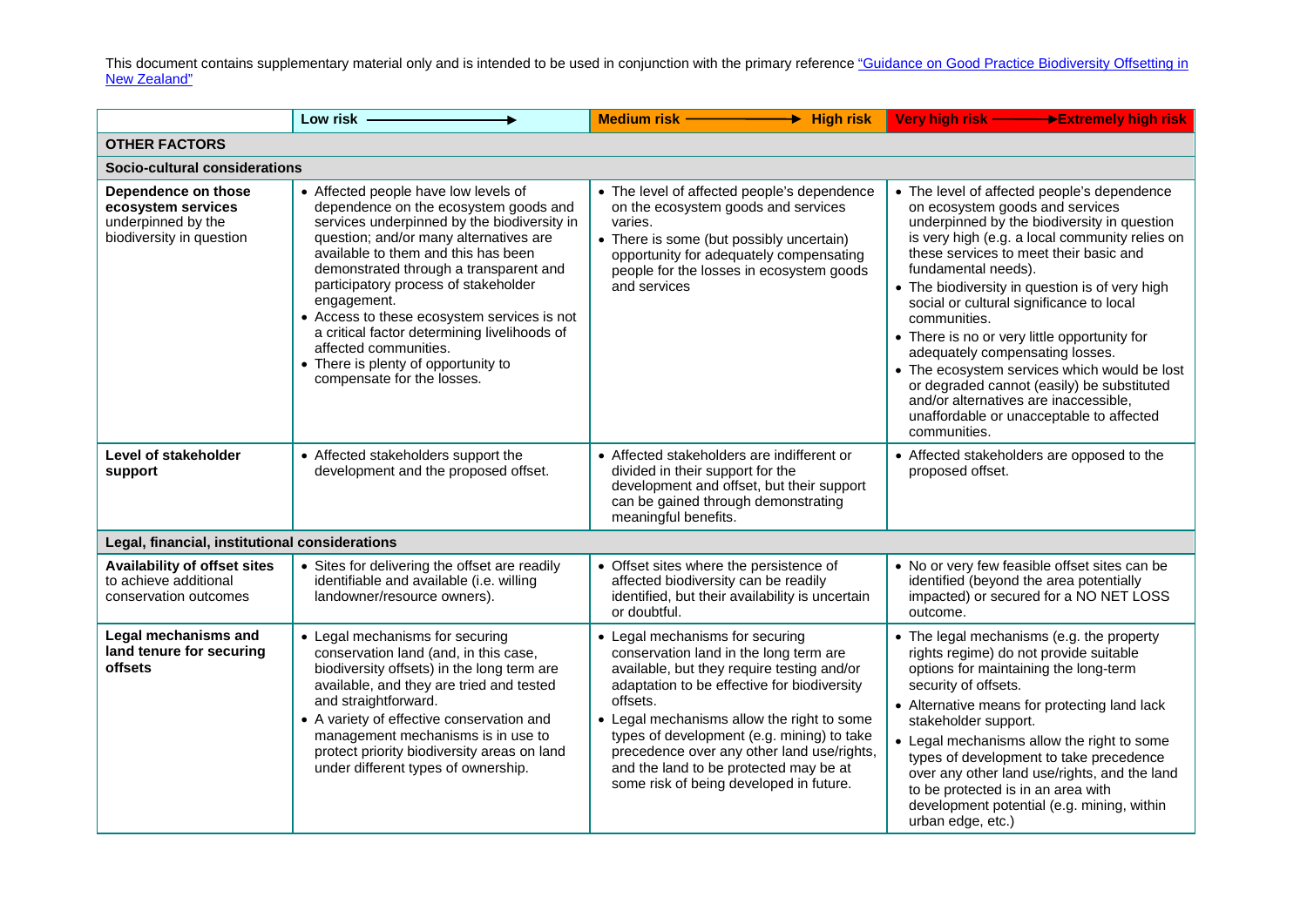|                                          | Low risk                                                                                                                                                                                                                                                                                                                                                | <b>High risk</b><br>Medium risk —————                                                                                                                                                                                                                                                                           | Very high risk Extremely high risk                                                                                                                                                                                                                                                                                                   |
|------------------------------------------|---------------------------------------------------------------------------------------------------------------------------------------------------------------------------------------------------------------------------------------------------------------------------------------------------------------------------------------------------------|-----------------------------------------------------------------------------------------------------------------------------------------------------------------------------------------------------------------------------------------------------------------------------------------------------------------|--------------------------------------------------------------------------------------------------------------------------------------------------------------------------------------------------------------------------------------------------------------------------------------------------------------------------------------|
| <b>Financial arrangements</b>            | • The funds required to design and<br>implement a biodiversity offset using best<br>practice have been verifiably committed<br>and secured, and<br>• Financial mechanism to support the<br>process for the duration of the offset<br>(e.g. as long as impacts last and preferably<br>in perpetuity) is established, and is<br>appropriate and adequate. | • The funds required to design and<br>implement the offset have been<br>ascertained and partially secured, but full<br>resources depend on additional future<br>commitments, and/or<br>• The financial mechanism to be used to<br>support the process is not entirely clear, or<br>it has not been established. | • The financial resources required to design a<br>biodiversity offset using best practice cannot<br>be assured, or the resources needed to<br>implement the biodiversity offset cannot be<br>secured or assured.<br>• Doubts exist as to whether appropriate<br>financial mechanisms have been or can be<br>established, and secure. |
| <b>Technical factors</b>                 | • A defensible method for trading up to<br>biodiversity of higher conservation value<br>(out of kind exchange) can be devised.<br>• High-quality data and contextual<br>information are available at the appropriate<br>scales to design and implement the offset.                                                                                      | • Some information is available but this<br>needs to be complemented with data<br>collected at local/regional scales to enable<br>offset design and implementation.                                                                                                                                             | • The information required to specify a<br>defensible offset is not obtainable. This may<br>be the case where an out-of-kind (trading<br>up) offset is proposed, but where contextual<br>biodiversity data are inadequate or<br>unavailable in the necessary timeframes.                                                             |
| Governance and capacity<br>of regulators | • Governance at local, regional and national<br>levels is strong and transparent.<br>• Adequate capacity and resources to<br>support biodiversity offset initiatives is<br>available and forthcoming.                                                                                                                                                   | • There are formal governance structures at<br>local to national levels but support for<br>biodiversity offsetting is limited.<br>• Confused agency accountabilities or<br>multiple roles in one agency complicate<br>smooth offset planning, design, and<br>implementation.                                    | • Governance is limited, as are capacity and<br>resources of regulators, and there is<br>corruption, and/or limited support for<br>biodiversity initiatives.                                                                                                                                                                         |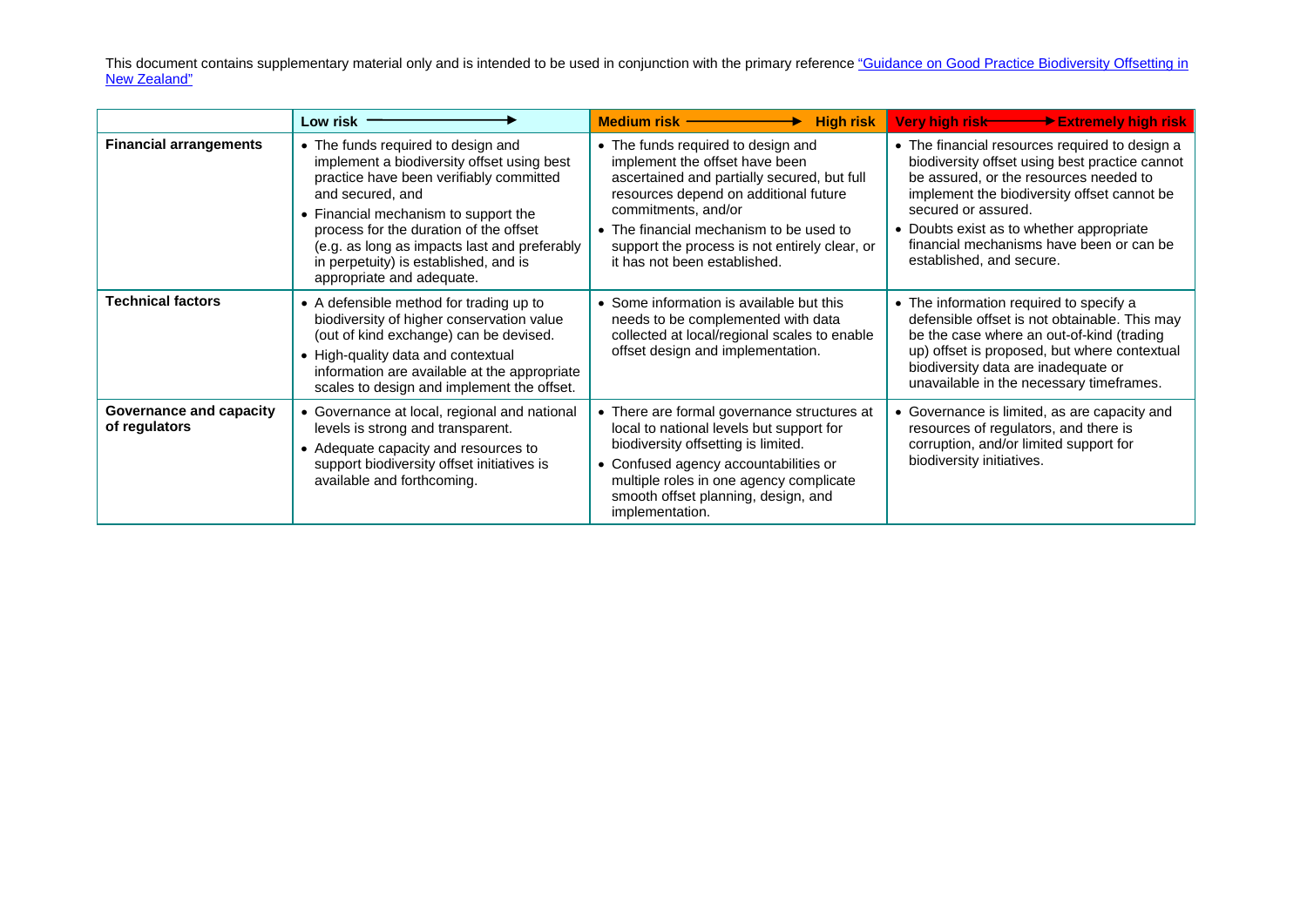Table 2. Some suggested 'verifiers' and evidence supporting the demonstrated feasibility that a biodiversity offset can be achieved.

The' burden of proof' should rest with the developer to demonstrate that no net loss or a net gain in biodiversity can be achieved through a proposed offset. The appropriate responses or measures are linked with the relevant factor in Table 1, e.g. where the irreplaceability of biodiversity affected by a set of project impacts results in a very high risk situation (Table 1), the corresponding verifiers relating specifically to irreplaceability in the 'red column' in Table 2 should be met.

Note that there may well be some overlap of verifiers relating to the ecological factors (e.g. irreplaceability and vulnerability).

| <b>Risk that residual impacts</b><br>may be non-offsettable                                | Low risk                                                                                                                                                                                                                                                                                                                                                                                                                       | Medium risk <b>Constanting Medium risk</b><br>$\rightarrow$ High risk                                                                                                                                                                                                                                                                         | Very high risk <b>→ → Extremely high</b><br>risk                                                                                                                                                                                                                                                                                                        |
|--------------------------------------------------------------------------------------------|--------------------------------------------------------------------------------------------------------------------------------------------------------------------------------------------------------------------------------------------------------------------------------------------------------------------------------------------------------------------------------------------------------------------------------|-----------------------------------------------------------------------------------------------------------------------------------------------------------------------------------------------------------------------------------------------------------------------------------------------------------------------------------------------|---------------------------------------------------------------------------------------------------------------------------------------------------------------------------------------------------------------------------------------------------------------------------------------------------------------------------------------------------------|
| Overall response indicated                                                                 | Assurance rests on verifying that the<br>condition of equivalent or more threatened<br>biodiversity can be enhanced or that a<br>sufficient amount of like vulnerable<br>biodiversity can be secured to avert loss of<br>an amount equivalent to the impact over a<br>defined, acceptable timeframe.                                                                                                                           | • Assurance rests demonstrating that<br>stringent conditions have been met relating<br>to achievement of a no net loss / net gain<br>in the biodiversity outcome.                                                                                                                                                                             | • 'No loss' rather than 'no net loss' of<br>biodiversity is favoured in the first<br>instance, unless strong assurance is given<br>that there will be no decline in persistence of<br>affected biodiversity and that a no net loss or<br>net gain outcome is feasible, OR<br>• An appropriate offset is in place before<br>the predicted impact occurs. |
| VERIFIERS (evidence needed) that demonstrate offsettability from an ecological perspective |                                                                                                                                                                                                                                                                                                                                                                                                                                |                                                                                                                                                                                                                                                                                                                                               |                                                                                                                                                                                                                                                                                                                                                         |
| Irreplaceability,<br><b>Vulnerability</b>                                                  |                                                                                                                                                                                                                                                                                                                                                                                                                                | Ecological equivalence: the type of biodiversity exchange (losses and gains) needs to be appropriate, as indicated by:                                                                                                                                                                                                                        |                                                                                                                                                                                                                                                                                                                                                         |
|                                                                                            | • 'Like for like <sup>9</sup> : in general, offset should be<br>of the same kind of physical environment<br>and species, but there is some flexibility to<br>deviate from applying a strict 'like for like'<br>approach; including by:<br>• 'Trading up' to conserve an equal or<br>greater quantity of more threatened or<br>irreplaceable biodiversity (i.e. of higher<br>conservation priority), which may be an<br>option. | • 'Like for like': offset should be of same kind<br>of physical environment, same community<br>type and species (but offset may cater for<br>different population from that affected by<br>impacts).<br>• 'Trading up' by conserving an equal or<br>greater quantity of more threatened or<br>irreplaceable biodiversity may be an<br>option. | • Stringent 'like for like' (in-kind) requirement<br>should be applied:<br>• Same kind of physical environment, same<br>community type and seral stage,<br>composition and same species' population<br>(offset must cater for same population).                                                                                                         |

<sup>&</sup>lt;sup>9</sup> One of the key requirements for achieving a no net loss outcome is that the biodiversity gains delivered by an offset are of the same kind as the biodiversity that is predicted to be lost ('like for like'). Closer equivalence (i.e. a very strict definition of 'like for like' biodiversity exchange) is required for higher-value losses and more flexible equivalence may be appropriate for lower-value losses, including trading up where the values lost are low and those gained are demonstrably higher and the trade is supported by stakeholders.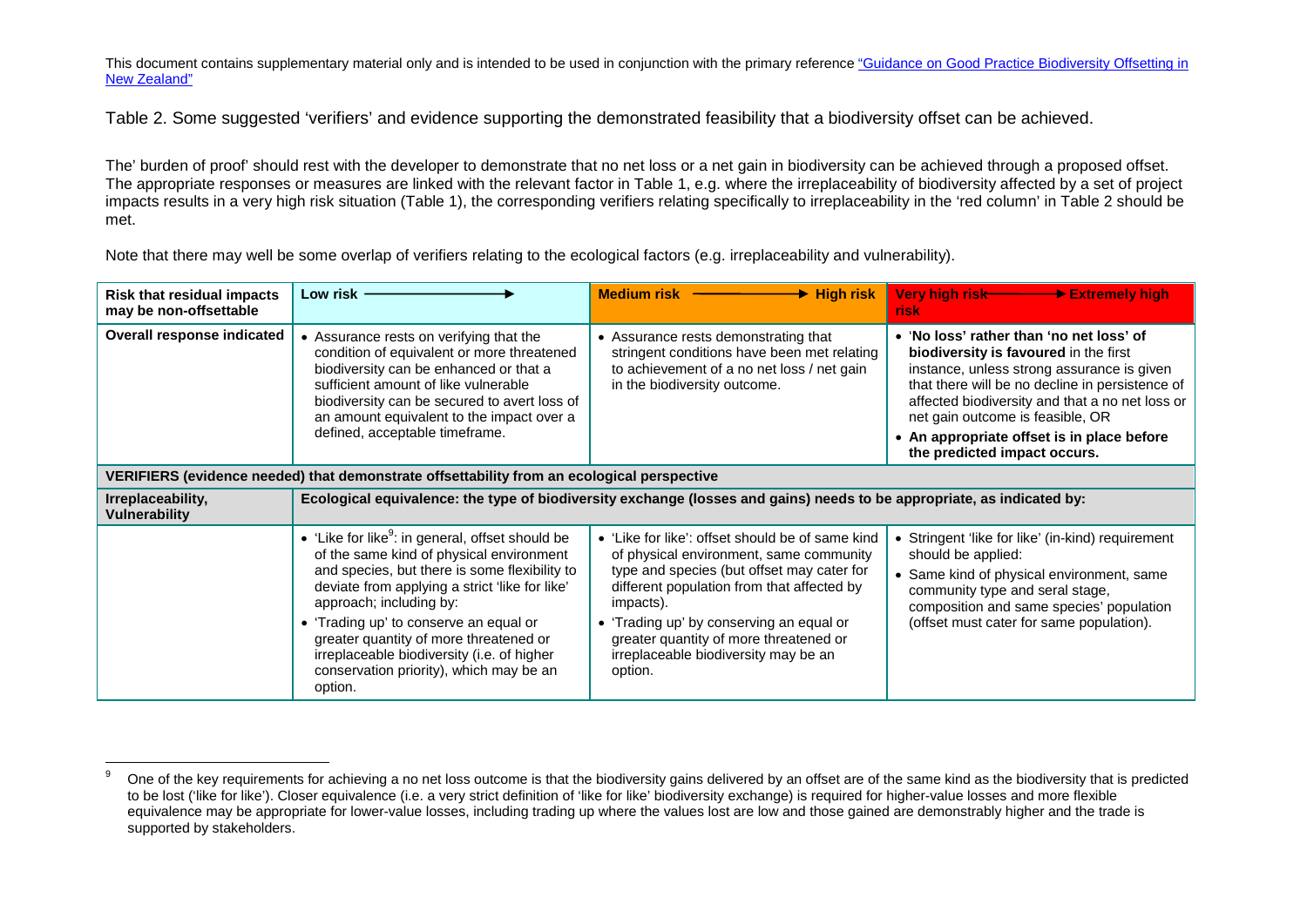| <b>Risk that residual impacts</b><br>may be non-offsettable | Low risk -                                                                                                                                                                                                                                                                                                                                    | Medium risk - The Medium of the American Section<br>$\rightarrow$ High risk                                                                                                                                                                                                                                                                                                                                                                                    | Very high risk —— > Extremely high risk                                                                                                                                                                                                                                                                                                                                           |  |
|-------------------------------------------------------------|-----------------------------------------------------------------------------------------------------------------------------------------------------------------------------------------------------------------------------------------------------------------------------------------------------------------------------------------------|----------------------------------------------------------------------------------------------------------------------------------------------------------------------------------------------------------------------------------------------------------------------------------------------------------------------------------------------------------------------------------------------------------------------------------------------------------------|-----------------------------------------------------------------------------------------------------------------------------------------------------------------------------------------------------------------------------------------------------------------------------------------------------------------------------------------------------------------------------------|--|
| <b>Irreplaceability</b><br><b>Vulnerability</b>             | that:                                                                                                                                                                                                                                                                                                                                         | Temporal context: the ecological implications of delays in offset delivery/maturity have been identified and the timing of biodiversity<br>exchange (losses relative to achieving gains) neither causes bottlenecks nor deprives people of benefits; for example, by ensuring                                                                                                                                                                                  |                                                                                                                                                                                                                                                                                                                                                                                   |  |
|                                                             | • Offset is underway within 5 years after<br>impact or as otherwise appropriately<br>identified.                                                                                                                                                                                                                                              | • Offset is delivering measurable outcomes<br>prior to impact or within 3 years of the<br>impact and no affected biodiversity is at<br>risk of bottleneck impacts.                                                                                                                                                                                                                                                                                             | • Offset outcomes are fully delivered and<br>sustainable before impact begins for those<br>biodiversity components that may suffer<br>bottlenecks due to any impacts.                                                                                                                                                                                                             |  |
| Irreplaceability,<br><b>Vulnerability</b>                   | Spatial and functional context: the relative location in the broader landscape of the biodiversity losses and gains is appropriate, as<br>indicated below:                                                                                                                                                                                    |                                                                                                                                                                                                                                                                                                                                                                                                                                                                |                                                                                                                                                                                                                                                                                                                                                                                   |  |
|                                                             | • The offset is within the same broad<br>ecological region as the impact. (e.g.<br>globally defined WWF ecoregions, or more<br>detailed level).<br>• It is theoretically possible to establish<br>(through management interventions) the<br>required ecological processes at the<br>proposed offset site/s.                                   | • Offset preferably in nearest neighbouring<br>'patch' (vegetation/habitat) of sufficient<br>size within same ecological region<br>(nationally or regionally defined), and/or<br>level of connectivity.<br>• Proximity to key source populations is<br>maintained.<br>• The proposed offset location/s has<br>ecological processes established, OR<br>• Key ecological processes at the site can<br>and will be restored using tried-and-tested<br>techniques. | • Same or adjacent 'patch' (vegetation/habitat)<br>within the same ecological region (nationally<br>or regionally defined), and connectivity.<br>• Proximity to key source populations is<br>maintained.<br>• The full suite of ecological processes<br>required to sustain biodiversity at the<br>proposed offset site in the long term is<br>already established at the site/s. |  |
|                                                             |                                                                                                                                                                                                                                                                                                                                               | Functional context: the ecological functionality and likelihood of persistence of affected biodiversity are retained, as indicated by:                                                                                                                                                                                                                                                                                                                         |                                                                                                                                                                                                                                                                                                                                                                                   |  |
| <b>Irreplaceability</b>                                     | • The level of irreplaceability does not<br>increase (in the case of a like for like<br>offset), OR<br>• Irreplaceability of impacted (low<br>irreplaceability) biodiversity may increase<br>somewhat, if an offset contributes to a<br>lowering of the irreplaceability of<br>biodiversity of greater conservation priority<br>(trading up). | • The level of irreplaceability does not<br>increase.                                                                                                                                                                                                                                                                                                                                                                                                          | • The level of irreplaceability of affected<br>biodiversity and of supporting ecological<br>processes does not increase at any time<br>during the life of the project.<br>• The range/extent of affected biodiversity<br>does not decrease at any time.                                                                                                                           |  |
| <b>Vulnerability</b>                                        | • The level of vulnerability remains the same<br>(like for like exchange) or decreases (like<br>for like or better, if trading up is proposed).                                                                                                                                                                                               | • The level of vulnerability remains the same<br>(like for like exchange) or decreases (like<br>for like or better, if trading up is proposed)                                                                                                                                                                                                                                                                                                                 | • The level of vulnerability is shown not to<br>increase at any time, or is shown to<br>decrease.                                                                                                                                                                                                                                                                                 |  |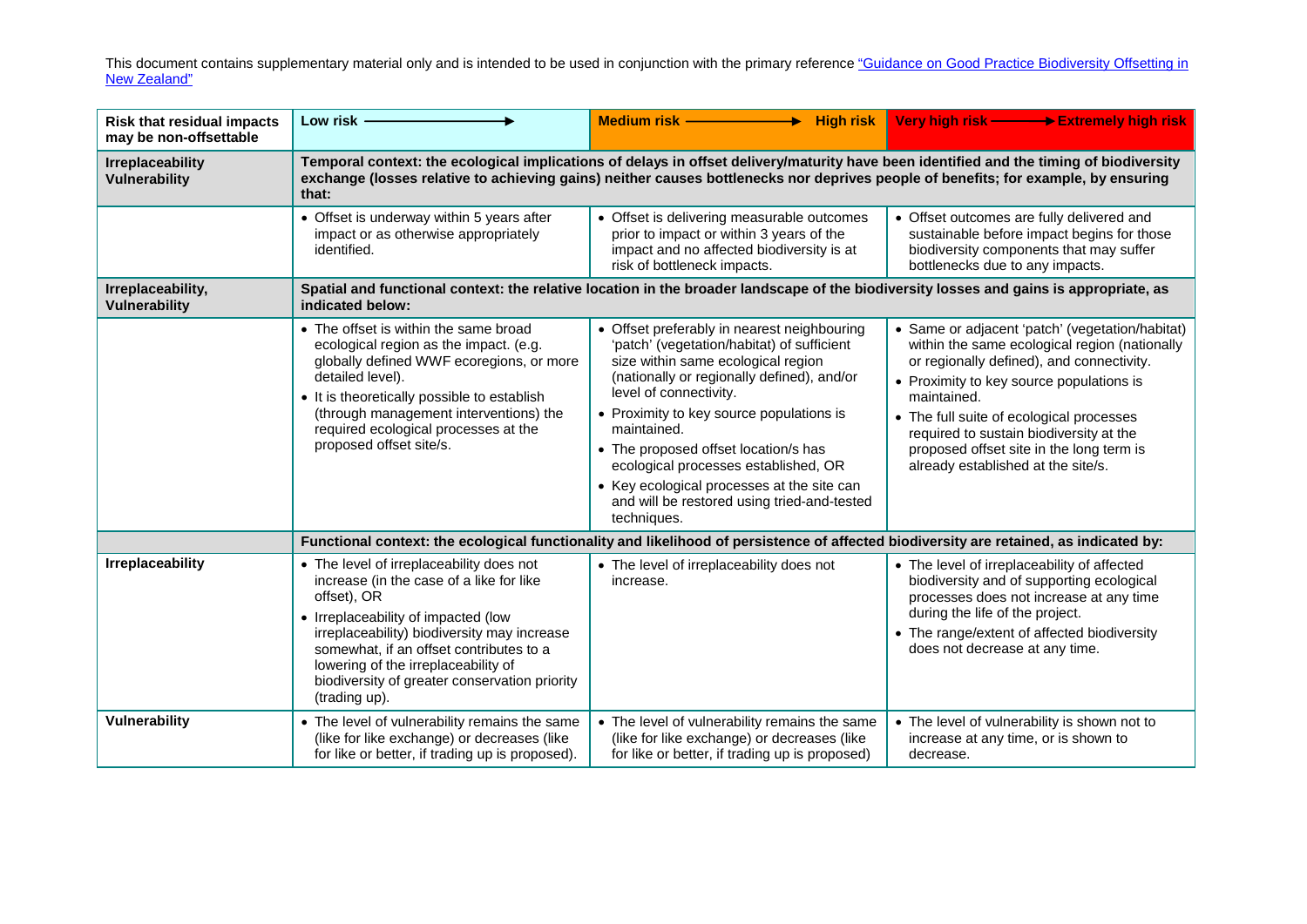| <b>Risk that residual impacts</b><br>may be non-offsettable                                       | Low risk -                                                                                                                                                                                                                                                                                                            | Medium risk -<br><b>High risk</b>                                                                                                                                                                                                                                                  | Very high risk- Extremely high risk                                                                                                                                                                                                                                                                                                                                                                                                                                           |
|---------------------------------------------------------------------------------------------------|-----------------------------------------------------------------------------------------------------------------------------------------------------------------------------------------------------------------------------------------------------------------------------------------------------------------------|------------------------------------------------------------------------------------------------------------------------------------------------------------------------------------------------------------------------------------------------------------------------------------|-------------------------------------------------------------------------------------------------------------------------------------------------------------------------------------------------------------------------------------------------------------------------------------------------------------------------------------------------------------------------------------------------------------------------------------------------------------------------------|
| <b>Opportunity to add</b><br>sufficient and additional<br>conservation value<br>through an offset | • Opportunities for creating sufficient and<br>additional conservation value through an<br>offset have been identified and have been<br>or can be secured.<br>• Additionality can be demonstrated.                                                                                                                    | • There is abundant opportunity to add<br>conservation value through a proposed<br>offset involving restoration or<br>enhancement methods that have been<br>shown to be feasible and successful, or<br>through averted loss interventions.<br>• Additionality can be demonstrated. | • The requisite offset is already in place; OR<br>• A range of viable and appropriate<br>opportunities for creating sufficient and<br>additional conservation value through an<br>offset has been identified and secured.<br>• The site/s and activities ensure spreading of<br>risk to biodiversity, employ various<br>mechanisms for conserving biodiversity<br>(combine restoration, enhancement and<br>averted risk, where suitable).<br>• Additionality is demonstrated. |
| Verifiers for legal, financial, institutional considerations                                      |                                                                                                                                                                                                                                                                                                                       |                                                                                                                                                                                                                                                                                    |                                                                                                                                                                                                                                                                                                                                                                                                                                                                               |
| Social and culturally relevant verifiers                                                          |                                                                                                                                                                                                                                                                                                                       |                                                                                                                                                                                                                                                                                    |                                                                                                                                                                                                                                                                                                                                                                                                                                                                               |
| <b>Dependence</b>                                                                                 | • Affected stakeholders/communities can<br>sustain their livelihoods if levels of access<br>to or provision of affected ecosystem<br>services alter and there are acceptable<br>alternatives or compensation for services<br>lost.<br>• This must be demonstrated through a<br>transparent and participatory process. | • Affected stakeholders/communities can<br>sustain their livelihoods if levels of access<br>to or provision of affected ecosystem<br>services alter.<br>• This must be demonstrated through a<br>transparent and participatory process of<br>stakeholder engagement.               | • Affected stakeholders/communities can<br>sustain their livelihoods if levels of access to<br>or provision of affected ecosystem services<br>alter.<br>• This has been demonstrated through a<br>transparent, rigorous and participatory<br>process of stakeholder engagement.                                                                                                                                                                                               |
| <b>Support</b>                                                                                    | • Many affected stakeholders fully support<br>the project and offset, and are as well off<br>as a result of these developments as they<br>were before.                                                                                                                                                                | • Most affected stakeholders fully support<br>the project and offset, and are at least as<br>well off, or better off as a result of these<br>developments than they were before.                                                                                                   | • Almost all affected stakeholders fully support<br>the project and offset, and are at least as<br>well off, or better off as a result of these<br>developments than they were before.                                                                                                                                                                                                                                                                                        |
| Legal, financial, institutional considerations                                                    |                                                                                                                                                                                                                                                                                                                       |                                                                                                                                                                                                                                                                                    |                                                                                                                                                                                                                                                                                                                                                                                                                                                                               |
| <b>Availability of offset</b><br>sites                                                            | • Offset sites are known to be available and<br>can be secured through relevant<br>agreements.                                                                                                                                                                                                                        | • Offset site/s have been secured, or are in<br>the process of being secured, or                                                                                                                                                                                                   | • The offset is preferably provided in advance<br>and offset site/s have been secured under<br>formal protection agreements, or this<br>process is underway, with guarantees for its<br>completion.                                                                                                                                                                                                                                                                           |
| Legal mechanisms for<br>securing offsets (and land<br>tenure)                                     | • Appropriate mechanisms exist to secure<br>land use tenure for offsetting activities.                                                                                                                                                                                                                                | • Appropriate formal, long-term agreements<br>have been reached for securing and<br>managing the proposed offset site/s.                                                                                                                                                           | • Access to the land needed to provide the<br>offset is assured, either through purchase or<br>long-term agreement with the landowner<br>and/or a restrictive covenant/servitude<br>registered on land title. A management<br>agreement is in place and is of sufficient<br>duration to ensure biodiversity values will be<br>sustained.                                                                                                                                      |